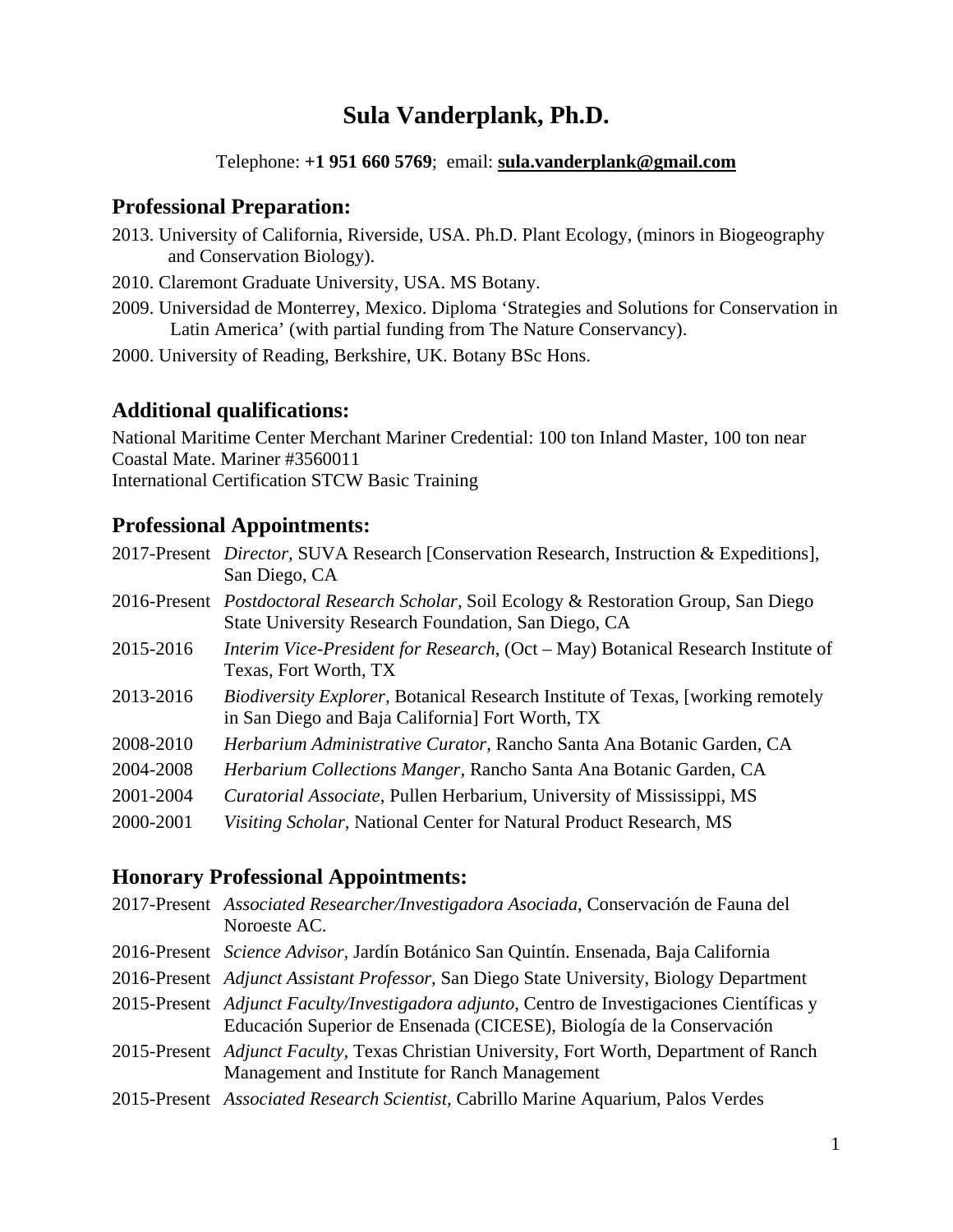| 2014-Present Resident Scholar, SCRIPPS Oceanographic Institute, UC San Diego    |
|---------------------------------------------------------------------------------|
| 2014-Present Resident Scholar, UC Institute for Mexico and the US (UC MEXUS)    |
| 2012-Present Research Associate, Rancho Santa Ana Botanic Garden, Claremont     |
| 2012-Present Research Associate, San Diego Natural History Museum               |
| 2011-Present Science Advisor, Terra Peninsular, A.C., Ensenada, Baja California |

# **Professional Service:**

|           | 2017-Present Board Member, California Botanical Society                                      |
|-----------|----------------------------------------------------------------------------------------------|
|           | 2017-Present Board Member, Conservación de Fauna del Noroeste AC (Fauno)                     |
|           | 2016-Present Board Member, California Whales and Wildlife                                    |
|           | 2014-Present Binational Advisory Board, San Diego Natural History Museum                     |
|           | 2013-Present Rare Plant Botanist, Baja California Chapter, California Native Plant Society   |
|           | 2013-Present Next Generation of Sonoran Desert Researchers, Board of Directors               |
|           | 2005-2015, 2017 - Present Southern California Botanists – Director at Large (President 2007, |
|           | Vice-President 2011)                                                                         |
| 2010-2013 | Southern California Horticultural Society – Director at Large, Finance Committee             |
| 2012-2013 | UCR Botany Graduate Student Association – Secretary                                          |
| 2010-2012 | California Native Plant Society, Conference Strategic Planning Committee                     |
| 2006-2010 | External Administrative co-chair for the Consortium of California Herbaria                   |
| 2007-2010 | Representative to the Society for Preservation of Natural History Collections                |
| 2005-2010 | Society Herbarium Curators – Membership Chair                                                |

- 2008-2009 Chair of RSABG collections committee
- 2007-2009 CGU Graduate Student Council Botany Representative

# **Peer reviewed publications:**

#### *Scientific articles:*

- Ezcurra, E., E. Barrios, P. Ezcurra, A. Ezcurra, **S.E. Vanderplank,** O. Vidal, L. Villanueva-Almanza & O. Aburto-Oropeza. A tale of four rivers: A natural experiment testing the impact of hydroelectric dams on tropical coasts. *Ambio.* In Review.
- **S.E**.**Vanderplank,** J. P. Rebman, & E. Ezcurra. Revised and Updated Vascular Plant Checklists for the Baja California Northern Pacific Islands. Western North American Naturalist. Accepted.
- **Vanderplank, S.E,** J. Rebman & A. Harper. A suite of new plant records from the Sierra de San Pedro Mártir, Baja California, Mexico. *JBRIT.* Accepted.
- Narchi, N.E., **S.E. Vanderplank** & J. Medina-Rodríguez. 2017. San Quintín, Baja California: Environmental Violence and the Socio-environmental Evolution of a Landscape. *Latin American Perspectives.* Accepted.
- O'Brien, B., J. Delgadillo-Rodríquez, S.A. Junak, T.A. Oberbauer, J.P. Rebman, H. Riemann, **S.E. Vanderplank.** 2017. The Rare, Endangered and Endemic Plants of the California Floristic Province Portion of Baja California, Mexico. *Aliso.* Accepted.
- Tremor, S.B., **S.E. Vanderplank** & E. Mellink. 2017. The San Quintin Kangaroo Rat is Not Extinct. *Bulletin of the Southern California Academy of Sciences.* Accepted**.**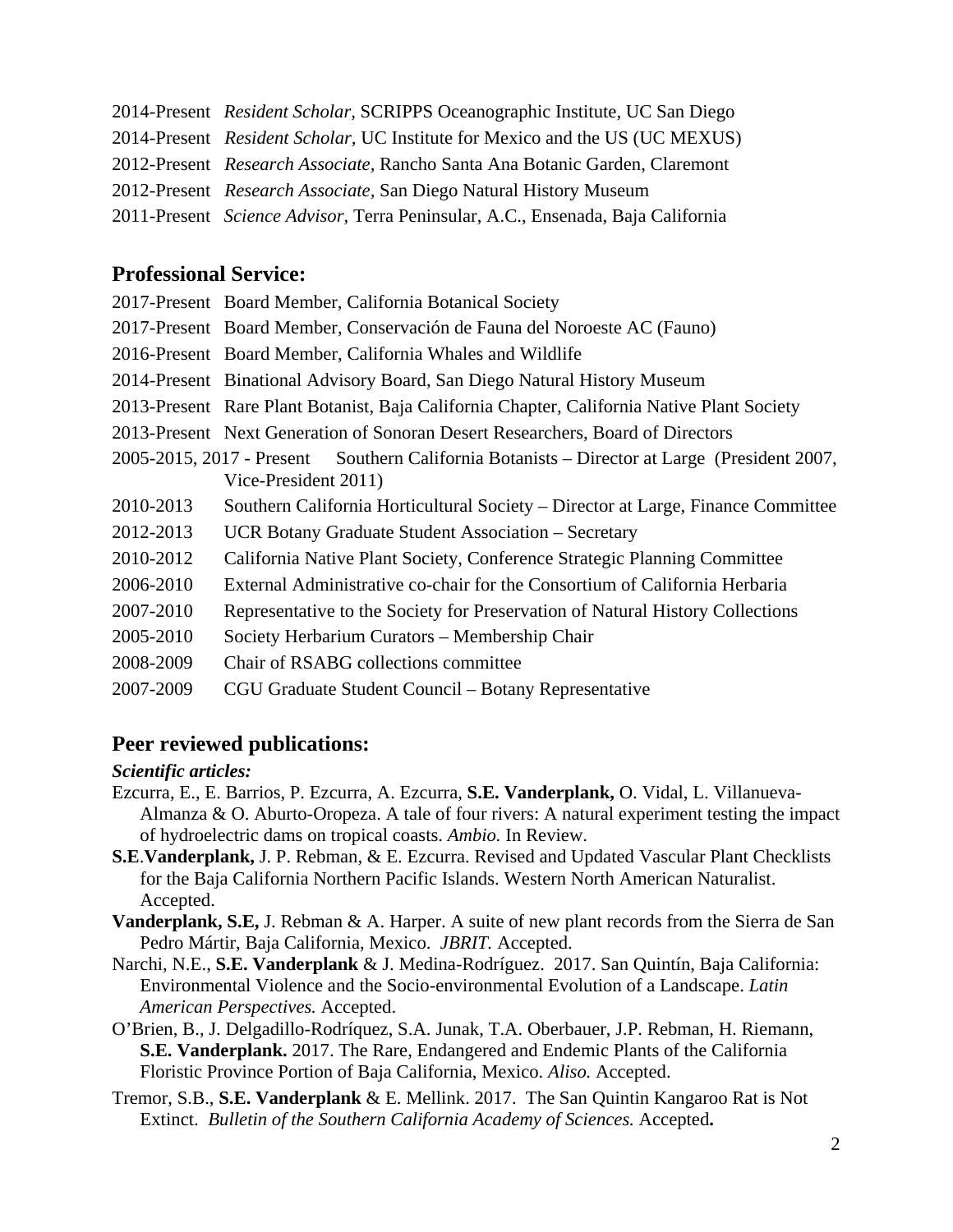- **Vanderplank, S.E**., J. P. Rebman, & E. Ezcurra. 2017. Where to conserve? Plant biodiversity and endemism in mediterranean Mexico. *Biodiversity & Conservation*. DOI 10.1007/s10531-017-1424-7.
- Mellink, E., S.B. Tremor, H. Thomas, N. Siordia, J. Luévano, & **S. Vanderplank**. 2017. Status of the isolated, threatened Valle de la Trinidad round-tailed ground squirrel, Baja California, Mexico. *Bulletin of the Southern California Academy of Sciences*. In Press.
- Espejel, I., O. Jiménez-Orocio, G. Castillo, P. Garcillán, L. Álvarez, S. Castillo, R. Durán, M. Ferrer, D. Infante-Mata, S. Iriarte, J. L. León de la Luz, H. López-Rosas, A. Medell-Narváez, R. Monroy, P. Moreno-Casasola, J. P. Rebman, N. Rodríguez Revelo, J. Sánchez-Escalante, and **S. Vanderplank**. 2017. Flora en playas y dunas costeras de México. *Acta Botanica Mexicana*. 121: 39-81.
- Harper, A., E. Mellink., S. Tremor & **S. Vanderplank**. 2017. Rediscovery of a high-altitude vole, *Microtus californicus huperuthrus*, in Baja California, Mexico. *Southwestern Naturalist*  61(4).
- Burge, D. Thorne, J. H., Harrison, S.P., O'Brien, B.C., Shevock, J.R., Alverson, E.R., Hardison, L.K., Delgadillo, J., Junak, S., Oberbauer, T., Rebman, J.P., Riemann, H., **Vanderplank, S.E.** & T. Barry*.* 2016. Plant Diversity and Endemism in the California Floristic Province. *Madroño* 63 (2): 3-206.
- **Vanderplank, S.E**. & E. Ezcurra. 2015. How Marine Influence Controls Plant Phenological Dynamics in Mediterranean Mexico. *Journal of Plant Ecology.* Rtv066.
- **Vanderplank, S**. & K. Lombardo. 2015. Shaw's agave: a short visit. *Cactus and Succulent Journal.* 87 (5) p. 4-7.
- **Vanderplank, S. E.,** E. Ezcurra, J. Delgadillo & L. McDade. 2014. Vegetation patterns in the mediterranean-desert ecotone of Baja California, Mexico. *Journal of the Botanical Research of Texas* 8 (2): 565 – 581.
- Ratay, S., **S. E. Vanderplank** & B. Wilder. 2014. Baja California Contributions to the Flora of the Channel Islands. *Western North American Naturalist.* 7:161-220.
- **Vanderplank, S.E**. 2014. A Conservation Plan for *Agave shawii* subsp. *shawii* (Shaw's agave, Agavaceae) Rancho Santa Ana Botanic Garden Occasional Publications, No. 14: vi + 21 pages.
- **Vanderplank, S.**, S. Mata & E. Ezcurra. 2014. Biodiversity and archeological conservation connected: Aragonite shell middens increase plant diversity. *Bioscience.* 64 (3): 202-209.
- **Vanderplank, S**.**E.**, Ezcurra, E., Delgadillo, J., Felger, R. & L. McDade. 2014. Conservation challenges in a threatened hotspot: agriculture and plant biodiversity losses in Baja California, Mexico. *Biodiversity and Conservation* **23 (9) 2173-2182.**
- **Vanderplank, S***.,* & S. Lahmeyer. 2011. Noteworthy collection: Mexico: *Anemone tuberosa*. *Madroño* 58 (3):205-205
- **Vanderplank, S. E.** 2011. The Flora of Greater San Quintín, Baja California, Mexico (2005- 2010). *Aliso* 29: 65–106
- **Vanderplank, S. E.** 2011. Rare plants of California in Greater San Quintín, Baja California, Mexico, pp. 381–387. In J. W. Willoughby, B. K. Orr, K. Schierenbeck, and N. Jensen [eds.], *Proceedings of the CNPS Conservation Conference: Strategies and Solutions*, 17–19 Jan 2009, California Native Plant Society, Sacramento, CA, USA.
- **Vanderplank, S.** & S. Mata. 2010. Threats to an extreme endemic: *Chenopodium flabellifolium*  (Amaranthaceae) on Isla San Martín. *Crossossoma.* 36 (2) 50-56.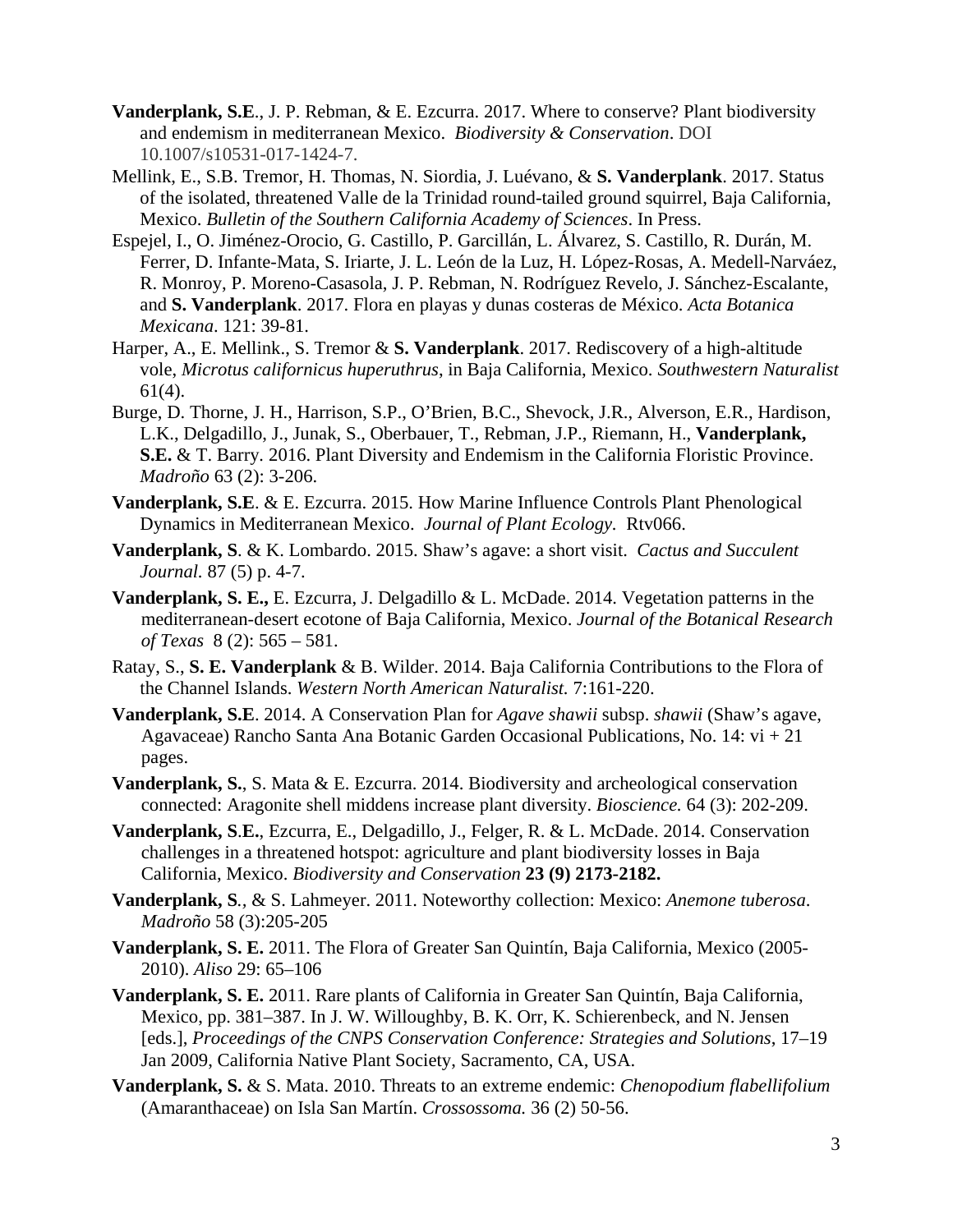- **Vanderplank, S.** & S. Mata. 2010. The succulent scrub of San Martín Island. *Cactus and Succulent Journal.* 82 (6): 252-258
- Harper, A., **Vanderplank, S.,** Dodero, M., Mata, S., & J. Ochoa. 2010. Plants of the Colonet Region, Baja California, Mexico, and a vegetation map of Colonet Mesa. *Aliso* 29: 25-42.
- **Vanderplank**, S., Hannon, D., Ochoa, J., & D. Bell. 2009. Noteworthy collection: Mexico: *Salvia brandegeei. Madroño* 56 (2):135
- **Vanderplank, S.** & J. Delgadillo-Rodriguez. 2008. Documentando la Flora Vascular de San Quintín y Áreas Adyacentes (Baja California).IV Simposio Internacional sobre Flora Silvestre en zonas Áridas. CIBNOR, La Paz, BCS, MX. Pages 61-92.
- Vanderplank, J. & **S. E. Vanderplank.** 2006. A new species of *Passiflora* L. (*P. longicuspis*) from French Guyana. Curtis' Botanical Magazine. Vol 23 (3): 231-236
- *Editorial board:* Journal of the Southwest. Project MUSE. Volume 57, Numbers 2 and 3, Summer-Autumn 2015

#### *Books and Published Scientific Reports:*

- **Vanderplank, S.,** A. Peralta Garcia, J. Valdez Villavicencio & C. A. de la Rosa. 2017. Plantas y Animales Unicos de las islas de Baja California/Unique Plants and Animals of the Baja California Islands. Botanical Research Institute of Texas. 136 p.
- **Vanderplank, S.E.,** B.T. Wilder & E. Ezcurra. 2016. *Arroyo La Junta: Una joya de biodiversidad en la Reserva de la Biosfera Sierra La Laguna / A biodiversity jewel in the Sierra La Laguna Biosphere Reserve.* Botanical Research Institute of Texas, Next Generation Sonoran Desert Researchers, and UC MEXUS. 159 pg.
- Riley, J; with J. Rebman and **S. Vanderplank** (eds) 2015. *Plant Field Guide to the Maritime Succulent Scrub Region of Baja California*. BRIT Press. 218 pp.
- **Vanderplank, S.E**., B.T. Wilder & E. Ezcurra. 2014. *Descubriendo la biodiversidad terrestre en la región de Cabo Pulmo / Uncovering the Dryland Biodiversity of the Cabo Pulmo region*. Botanical Research Institute of Texas, Next Generation Sonoran Desert Researchers, and UC MEXUS. USA. 107 p.
- **Vanderplank, S.** 2011. *Guide to Quail-Friendly Plants of Baja California.* RSABG Occasional Publication # 11. 131 p.

#### *Book chapters and case studies:*

- Goebel, M., C. Godinez, **S. Vanderplank** & J. Castro. 2017. Cabo Pulmo, Baja California, Mexico: Linking Community Resilience with Marine Conservation. 9p. *In*: *Climate Change Impacts on Coastal & Marine Tourism*. CREST & Puntacana Ecological Foundation. Business Expert Press. In press.
- **Vanderplank, S.** 2013. Endemism in an ecotone: from Chaparral to Desert in Baja California, Mexico. 205-218 pp. *In:* C. Hobhom (ed.) 2013. *Endemism in Vascular Plants.* Springer-Verlag. 348p.
- C. Hobohm, **S. Vanderplank,** N.P. Barker, V. R. Clark, U. Deppe, S. Elórtegui, I. Bruchmann, C.Q. Tang, C.M. Tucker, J. Huang, M. Janišová, J. Jansen, K. Ma, A. Moreiro-Muñoz, J.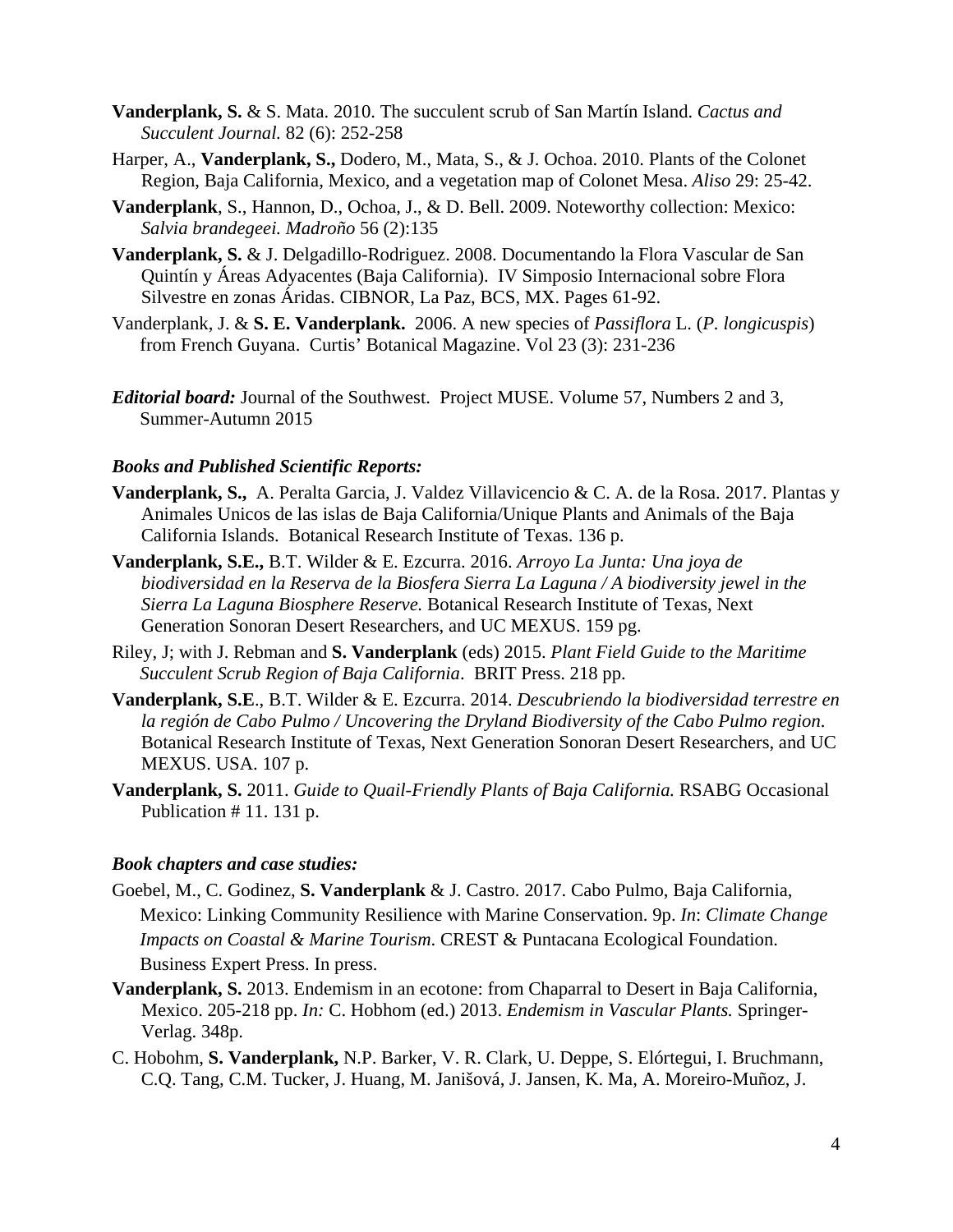Noroozi, G. Pils, M. de Sequeira & W.Yang. 2013. Synthesis. *In:* C. Hobhom (ed.) 2013. *Endemism in Vascular Plants.* Springer-Verlag. 300p.

#### *Datasets:*

Villanueva-Almanza, L., **Vanderplank, S.** 2016. Data repository for estuarine surveys in four rivers in Nayarit and Sinaloa. Ezcurra Lab, UCR. Dataset. http://dx.doi.org/10.13022/M3FW24

### *Reviewer:*

Proceedings of the San Diego Society of Natural History; \* Journal of the Botanical Research Institute of Texas; \*Hasseltonia; \*Vegetation Science; \*National Vegetation Classification Scheme; \*Aliso; \*Crosossoma; \*Edinburgh Journal of Botany; \*Brittonia; \*Annals of Botany.

### **Popular publications:**

- Guilliams, C. M., B. Carter, M. L. Ceceña Sánchez, J. Delgadillo, B. Holzman, S. Junak, D. Knapp, L. Luna Mendoza & **S. Vanderplank.** 2017. The Remarkable Flora of the California Islands. *Fremontia.* In Press.
- Munson, B. & P. Dixon, E. Havstad, E. Howe, W. Hoyer, S. Junak, D. Knapp, L. Luna, K. McEachern, S. Ratay, J. Rebman, D. Rodriquez, P. Schuyler, **S. Vanderplank,** and D. Wilken. 2017. Remarkable Recoveries and Fantastic Discoveries. *Fremontia.* In Press.
- **Vanderplank, S.** and B. T. Wilder (2016) Endemism and protected species on the shores of Cabo Pulmo. DataMares InteractiveResource. http://dx.doi.org/10.13022/M3DW2T
- Wilder, B. and **S. Vanderplank** (2016) Protecting Mexico's biodiversity from environmental degradation. Latin American perspectives. 7 Sept. 2016
- **Vanderplank, S**. & B. Wilder (2014) Mexican mega-hotel rises from the dead to threaten biodiversity hotspot once again. The Conversation. http://theconversation.com/mexicanmega-hotel-rises-from-the-dead-to-threaten-biodiversity-hotspot-once-again-27097
- **Vanderplank, S**. (2014). Cave Paintings of Baja California. *Wessex Cave Club Journal. 331*: 160-161.
- **Vanderplank, S**. & E. Ezcurra (2013) La protección de concheros en la costa de Baja California: un asunto de conservación arqueológica y de biodiversidad de plantas. *Memorias: Balances y Perspectivas de la Antropología e Historia de Baja California* 14:259-263
- **Vanderplank, S. & L.** McDade (2010) New plant family names help or just a headache? *Southern California Horticultural Society Newsletter*

### *Blogs:*

- 2016. Phytophilia: *The changing plant life of small islands in the Sea of Cortéz*
- 2016. Phytophilia: *Sustainable Ranching in Mexico*
- 2016. Phytophilia: *Plant Hunting on the Islands in the Sea of Cortez*
- 2015. Phytophilia: *Generating Field Guides in Baja California (Part 1 & Part 2)*
- 2014. Phytophilia: *Botanizing with La Mula Mil*
- 2014. Phytophilia: *A month in the field in in Baja California Sur (Parts I, II and III)*
- 2014. NGEN Notes from the field: *Plant collecting on mule-back in Baja California Videos:*

Cabrillo National Monument. National Park Service. *Science in Action: Shaw's Agave.*  Cabrillo National Monument. National Park Service. ¡*Encuentra tu parque*! [Spanish]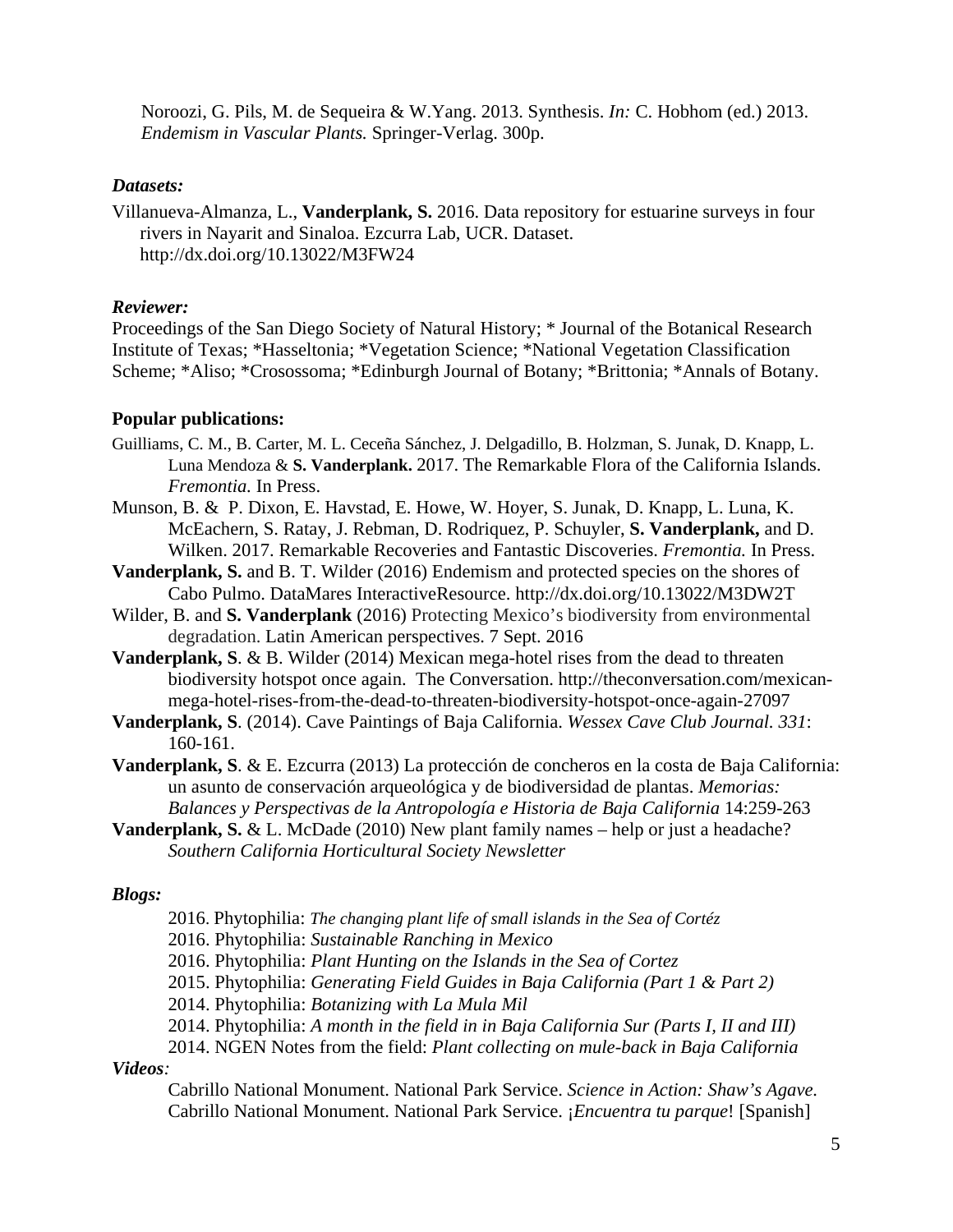- San Mateo Creek Conservancy. Vimeo. *Sierra de las Cacachilas Binational Exploration*
- San Mateo Creek Conservancy. Vimeo. *NW Baja California, Conserving Coastal Habitats [*English and Spanish versions]
- San Mateo Creek Conservancy. Vimeo. *Fieldwork, Exploring the Vizcaino Reserve*

#### **Grant funding:**

- 2017. (Vanderplank, Talley & MacKenzie) A climate of change: Assessing long-term shifts in an International Biosphere Reserve by examining arid island floristics – *pending*
- 2017. (Tremor, Vanderplank & Ezcurra). Jiji Foundation Assessing the distribution of small mammals in the San Quintín Valley.
- 2017. (Wall & Vanderplank) Jiji Foundation Priority Areas for Conservation on the Baja California Peninsula.
- 2017. (Wall & Vanderplank) Walton Family Foundation. Binational Expedition to Los Brasileros, Baja California Sur.
- 2016. (Barfield, Norton & Vanderplank) Texas Department of Transportation Data for 56 rare plant populations of north-central Texas (via Tarleton State University).
- 2016. Flora of Valle Tranquilo (private donation via BRIT)
- 2015. (Vanderplank, Wilder & Ezcurra). Uncovering the Biodiversity of Los Cardones, Sierra de la Laguna, Baja California Sur, Mexico.
- 2015. (Vanderplank, Clark, Wall & Stokes). Military inter-agency procurement request (MIPR) to study and map Shaw's Agave at Naval Base Point Loma.
- 2014. (McDade & Vanderplank) NSF BRC Supplement: Harnessing the Power of Herbaria to Understand the Changing Flora of California: A Biodiversity Hotspot in Peril.
- 2014. (Vanderplank, Corona, Guilliams & Garcia). Jiji Foundation. The development of evaluations of extinction risk (MERs) for the inclusion of new species in the Mexican list of Federally Endangered Species NOM-059-SEMARNAT-2010.
- 2013. (Vanderplank, Wilder & Ezcurra) Moebius partners LLC & Jiji Foundation. Uncovering the Dryland Biodiversity of Cabo Cortés.
- 2013. Emergency data salvage grant (private donation)
- 2013. Dissertation Year Program Fellowship, UC Riverside.
- 2013. (Vanderplank & Rebman) Processing Vanderplank specimen backlog (private donation via San Diego Natural History Museum).
- 2012. Research stipend (private donation via Terra Peninsular AC.)
- 2012. Research stipend (private donation for ethnobotany via Terra Peninsular AC.)
- 2012. Jiji Foundation. Dissertation Research Funding (via UC Riverside).
- 2011. Secured \$150,000 donation for Terra Peninsular AC for land conservation in NW Baja California.
- 2011. Research stipend (private donation via Terra Peninsular AC.)
- 2011. Jiji Foundation. Phytogeography of Baja California.
- 2010. (Vanderplank & Folsom) Club La Mision, Miller Family Charitable Trust, Lantz Foundation. Quail-friendly plants of North-west Baja California.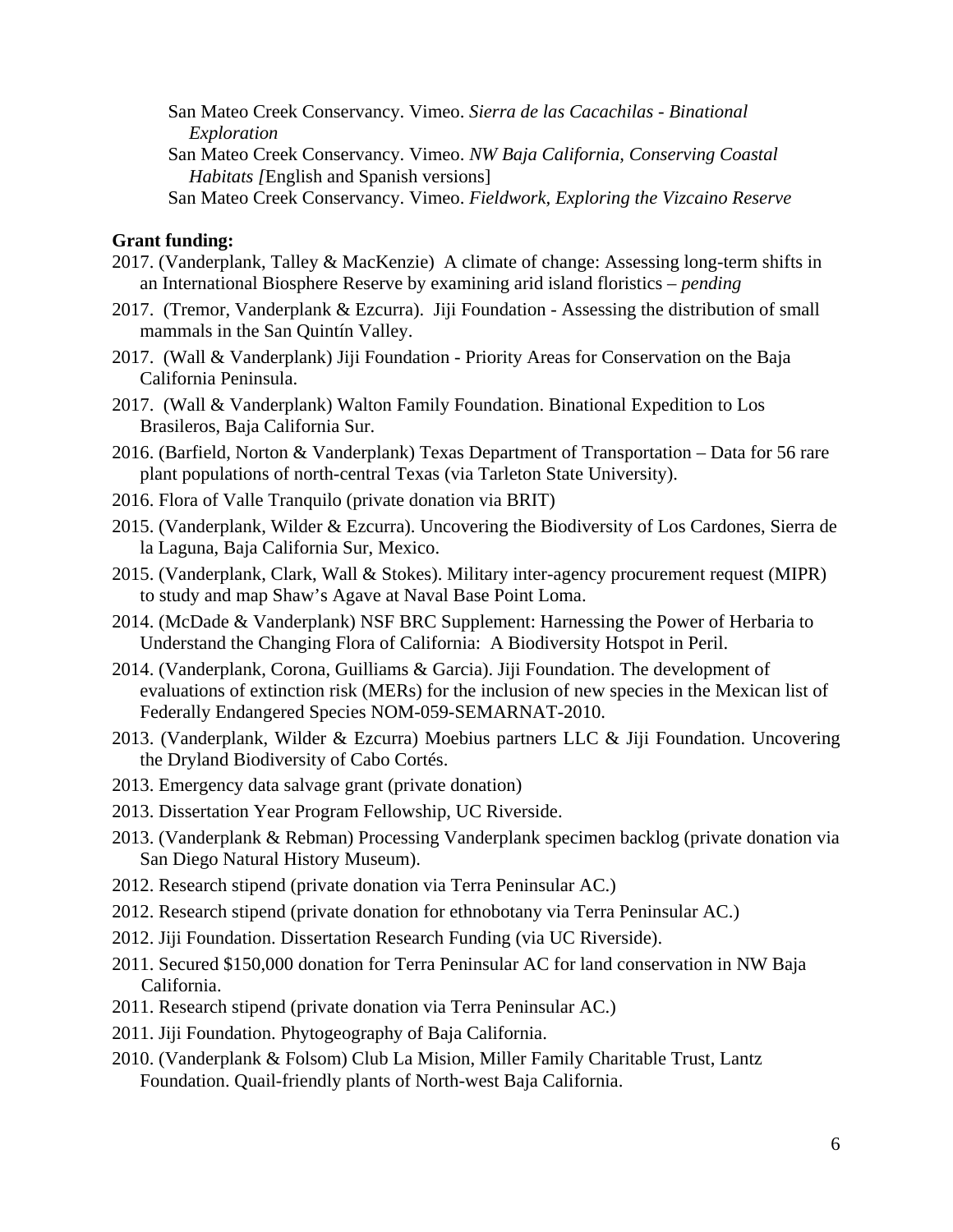- 2010. (McDade & Vanderplank) NSF BRC. Harnessing the Power of Herbaria to Understand the Changing Flora of California: A Biodiversity Hotspot in Peril.
- 2010. Research stipend (private donation via RSABG)
- 2009. Cactus and Succulent Society of America. Conservation of San Martín Island.
- 2009. (McDade, Boyd & Vanderplank) NSF BRC. Curating the plant specimens of Dr. Robert F. Thorne at Rancho Santa Ana Botanic Garden (RSA-POM)
- 2008. RSABG-CGU Graduate Student Research Stipend in support of Fieldwork.
- 2008. Jiji Foundation. Flora of San Quintín, Baja California.
- 2008. (Vanderplank & Kiel) Jiji Foundation. Species Conservation Plans
- 2008. California Botanical Society, Annetta Carter Award. Flora of San Quintín.
- 2007. NSF BRC award # 0719591. Workshop for the Consortium of California Herbaria. Asilomar Conference Grounds, Monterey, CA.
- 2007. RSABG-CGU Graduate Student Research Stipend in support of Fieldwork, Supplies and Professional Development.
- 2007. CNPS Educational Grants Program. The Vascular Flora of San Quintín.

*Senior personnel*: 2015. Angell Family Foundation. Land-Sea Interface of Cabo Pulmo. *Senior personnel*: 2011. Conservation, Research and Education Opportunities International (CREOI). Life history of Elegant quail in Sonora, Mexico.

*Senior personnel*: 2008. Andrew W. Mellon Foundation. Type specimen imaging.

# *Senior personnel*: 2007. GBIF. Georeferencing and Consortium of California Herbaria.

### **Awards and honors received:**

- 2013. Graduate Student Achievement Award, University of California, Riverside
- 2010. Best Young Presenter, International Association of Vegetation Scientists.
- 2009. Award for work with the tribal nations of southern California, from Campo Kumeyaay Nation and the Native American Environmental Protection Coalition.
- 2009. Rare Plants of the California Floristic Province in Baja California (Stipend).

### **Teaching and mentorship**

2017 & 2018. Field botany of San Diego County. C-instructor. San Diego State University.

- 2017. Plantas y habitats de Baja California y su Conservación. CICESE
- 2016. Guest lecturer. Writing Conservation Plans. Claremont Graduate University.
- 2016. Partner Scientist and Directed Research Leader for Ocean Discovery Institute's summer high school program in Bahia de Los Angeles.
- 2015 Master of Science Degree Committee Member Gabriela Corona, Universidad Autónoma de Baja California, MX.
- 2014 Student mentoring during Master's degree- Jorge Montiel CICESE, Ensenada, MX.
- 2012 Teaching Assistant. UC, Riverside, Dept. Botany and Plant Sciences, course Spring Wildflowers (Botany for Non-majors).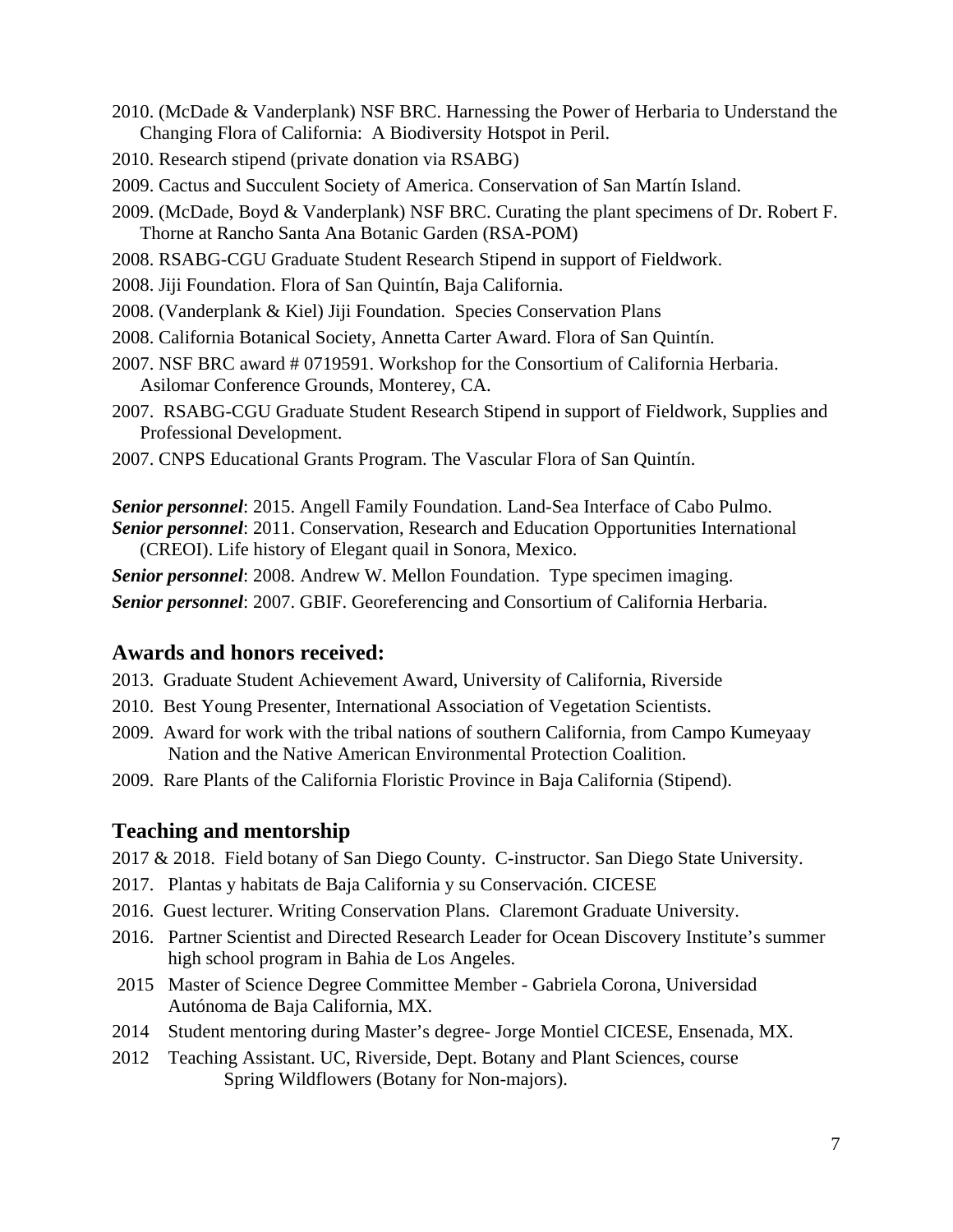- 2012 Visiting lecturer. UC, Riverside, Dept. Botany and Plant Sciences, Spring Wildflowers (Botany for Non-majors).
- 2009 The Nature of Nature Class (Scripps College, Claremont, CA).
- 2008 Visiting lecturer Plant ID class (Long Beach City College)
- 2005 2010 Plant identification, herbarium techniques, vegetation surveys and native plant workshops (e.g., Riparian habitat) for member-tribes with the Native American Environmental Protection Coalition, CA.
- 2005-2010 Herbarium techniques workshops, Rancho Santa Ana Botanic Garden
- 2005-2009 Supervisor: Getty Summer Multicultural Internships in Museums
- 2005-2009 Supervisor: Antioch College internships.

### **Invited Presentations:**

- 2017. *Quail Friendly Plants of Baja California*. CNPS Chapter presentation, San Diego, CA
- 2017. The hidden flora of the Baja California Pacific Islands. Southern California Botanists, Pomona, CA.
- 2017. *Rooted in the Islands: Understanding changes in the perennial flora of the archipelago of Bahía de los Ángeles.* Huntington Succulent Symposium, Pasadena, CA.
- 2017. *Plant Biodiversity in NW Baja California, Cross-disciplinary Studies and Regional Conservation Research.* San Diego State University, Biology Department Seminar Series, San Diego, CA.
- 2017. *Adventures in Baja California botany: the role of expeditions and cross-disciplinary projects in conservation science* . California State University Fullerton- Biology Department, Desert Studies Seminar. Fullerton, CA.
- 2017. Centro de Investigaciones Cientificas y Escuela Superior de Ensenada, Conservation Biology Department, Ensenada, Baja California.
- 2017. *Expedition to the Revillagigedo Archipelago.* CNPS Chapter presentation, Irvine, CA.
- 2016. *What we know (and don't know) about the flora of San Quintin.* American Association for the Advancement of Science, San Diego, CA.
- 2016. *Arroyo La Junta: Una Joya de Biodiversidad en la Reserva de la Biosfera Sierra La Laguna*. Niparaja. La Paz, Baja California Sur, Mexico.
- 2016. *Arroyo La Junta in the Sierra La Laguna Biosphere Reserve: A gold-mine of Biodiversity* . San Diego Natural History Museum - Binational Advisory Board. San Diego, CA.
- 2016. *Baja California A refuge for California's Rare Plants.* Mensa Foundation, Annual Colloquium, San Diego, CA
- 2016. *Discovering the floristic biodiversity of the Baja California Pacific Islands.* California Island Botanical Extravaganza. Guadalupe Island, Mexico.
- 2016*. Succulents of Baja California.* Cactus and Succulent Society of American, Fort Worth Chapter, Fort Worth, TX.
- 2015. *Quail-friendly Plants of Baja California.* The Los Angeles Sunset club, San Vicente, Baja California, MX.
- 2015. *Discovering the biodiversity of the Baja California Pacific Islands.* Santa Barbara Botanic Garden. Santa Barbara, CA.
- 2015. *Baja California: recent biological expeditions and significance to conservation science.* San Diego Zoo Global. San Diego, CA
- 2015.*Botanizing Baja California By Mule.* Theodore Payne Foundation for Native Plants. Sun Valley, CA